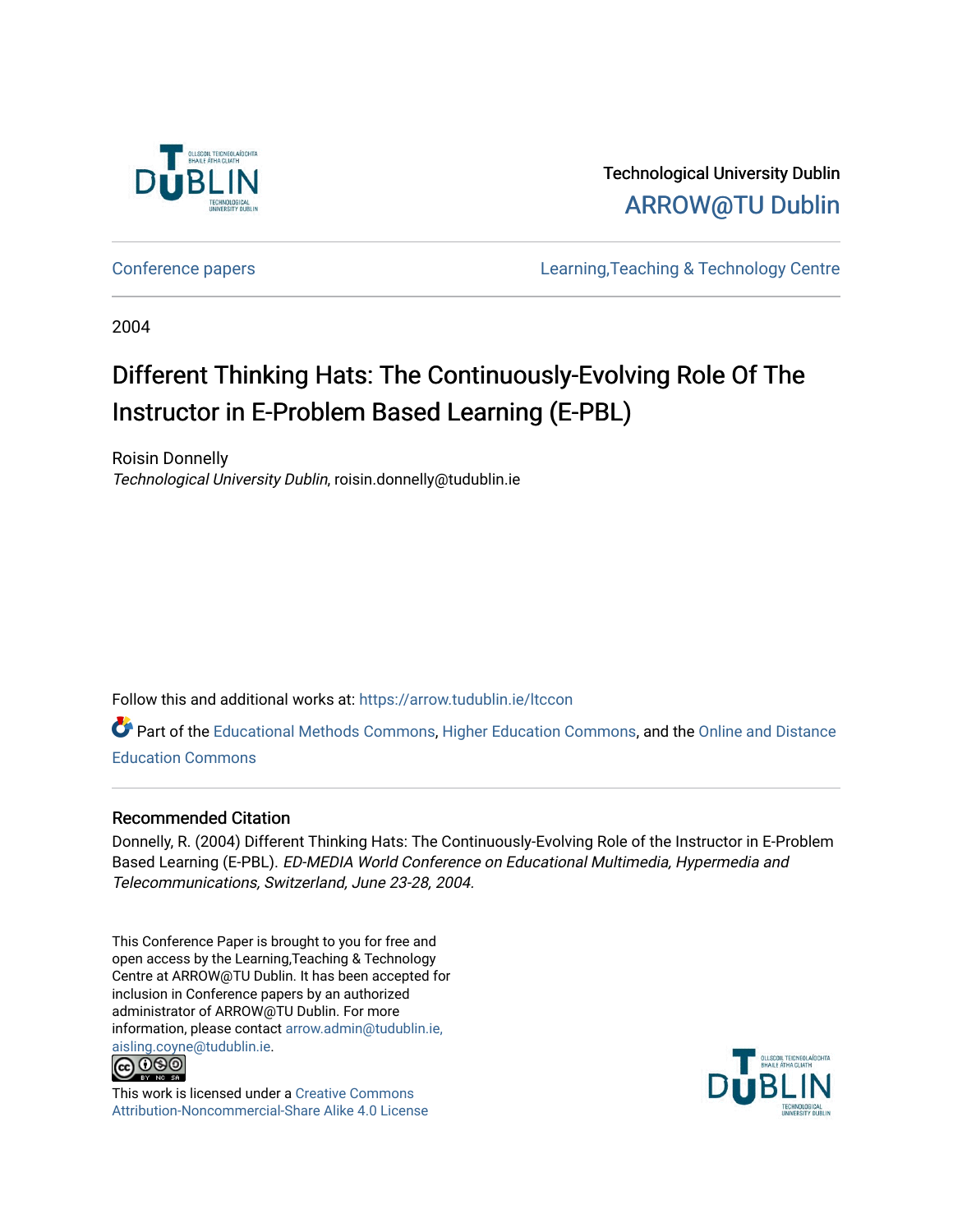# **Different Thinking Hats: The Continuously-Evolving Role of the Instructor in E-Problem Based Learning (E-PBL)**

Roisin Donnelly

(Learning Development Officer) Learning and Teaching Centre Dublin Institute of Technology 14 Upper Mount Street Dublin 2 Ireland

> Tel 00 3531 402 7886 Fax 00 3531 6767243 E.Mail roisin.donnelly@dit.ie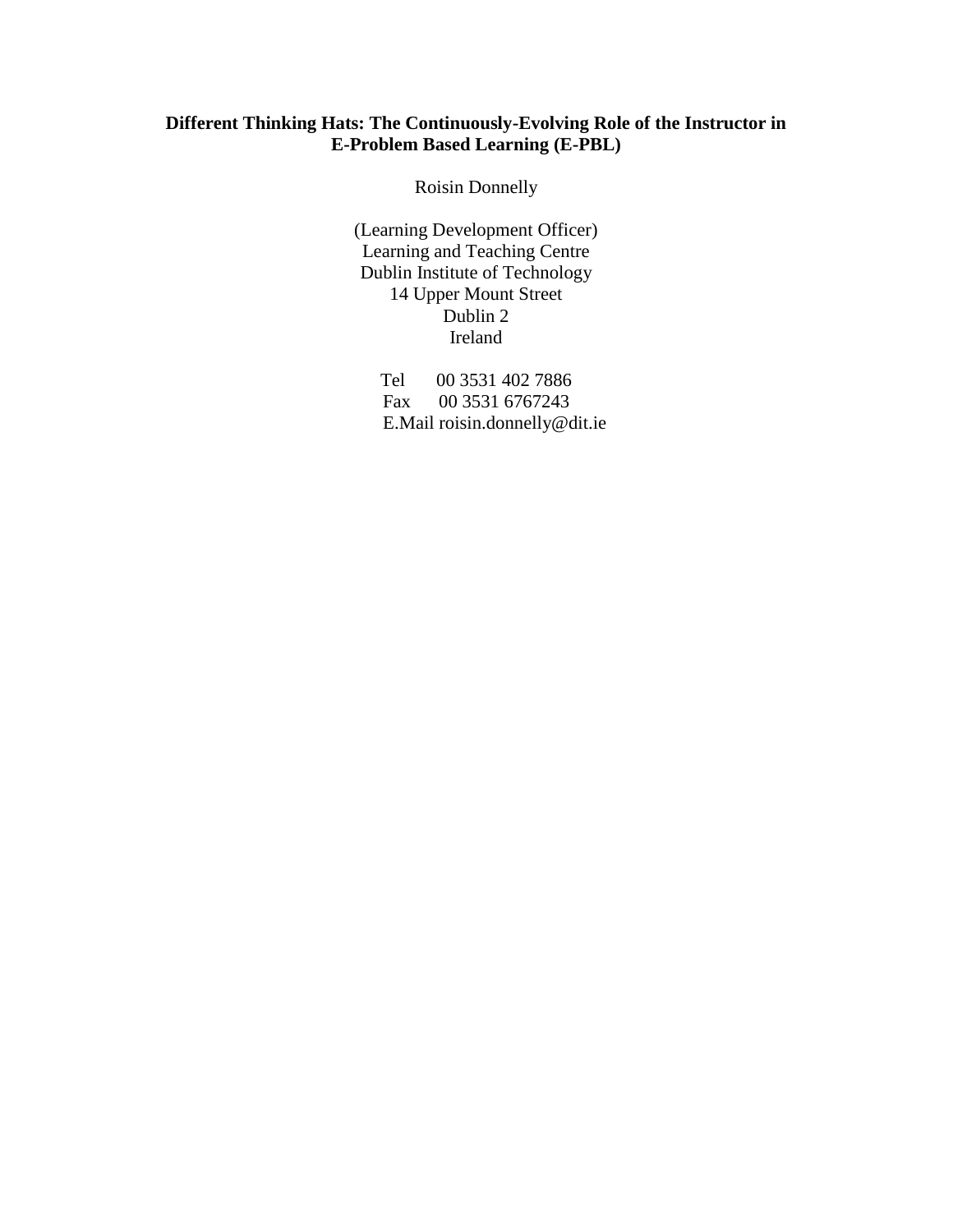### **Abstract**

A hugely important area in any form of PBL delivery is the role of the instructor; in an elearning environment, it is even more crucial. Hughes and Daykin (2002) have suggested that a move to online delivery needs a greater attention to design and development of facilitator skills than has been previously recognised. An e-learning module for lecturers, delivered using a problem-based learning approach, is the setting for continuing research into the many hats that an instructor has to don during the learning process. Coppola, Hiltz and Rotter (2001) identify a number of roles played by instructors in e-learning, but focus on three particularly crucial ones: the cognitive, managerial and affective roles. This research explores these in the light of E-PBL.

#### **Introduction**

The group process was the setting for exploring the evolving role of the instructor in an online PBL environment within a Postgraduate Diploma in Third Level Learning and Teaching; these lecturers were from a range of higher education institutions in the Republic of Ireland. The online delivery and support of the module was in WebCT, using a problem-based learning (PBL) approach.

What takes place in this real learning situation entails interpersonal complexities and subjective depths of meaning that challenged the instructor's own assumptions about how PBL would happen online. What resulted from an analysis and interpretation of the evaluations of this module was a better understanding of the PBL group process in an online environment.

There are a variety of issues from the instructor's perspective, particularly a need to have a more explicit idea of the PBL group process online. The instructor's role needs to be defined early in an e-learning setting and made explicit to the learners. Different thinking hats include encouraging participation from the learners, showing interest in their progression, responding positively to their enquiries, providing helpful feedback on module work, and making the learners feel that their contribution to module activities was valued.

The instructor's role in this E-PBL module was to facilitate interdependence amongst the learners by building a cohesive and supportive class. The premise for the research was that an instructor who values a cohesive, supportive and productive PBL class will accentuate exchanges of positive affect; they will encourage collective and achievement orientations toward learning; they will show appreciation for the uniqueness of each particular learner; they will facilitate open and diffuse discussions about the problem.

# **Module Evaluation Process**

Past evaluations of the e-learning module on the Postgraduate Diploma in Third Level Learning and Teaching, located in a Higher Education Institution in Ireland, indicated that the instructor's level of participation was hindered due to the E-PBL approach; learners indicated that what was needed was a more "authoritarian" instructor, which they acknowledged is against the grain of 'traditional' PBL.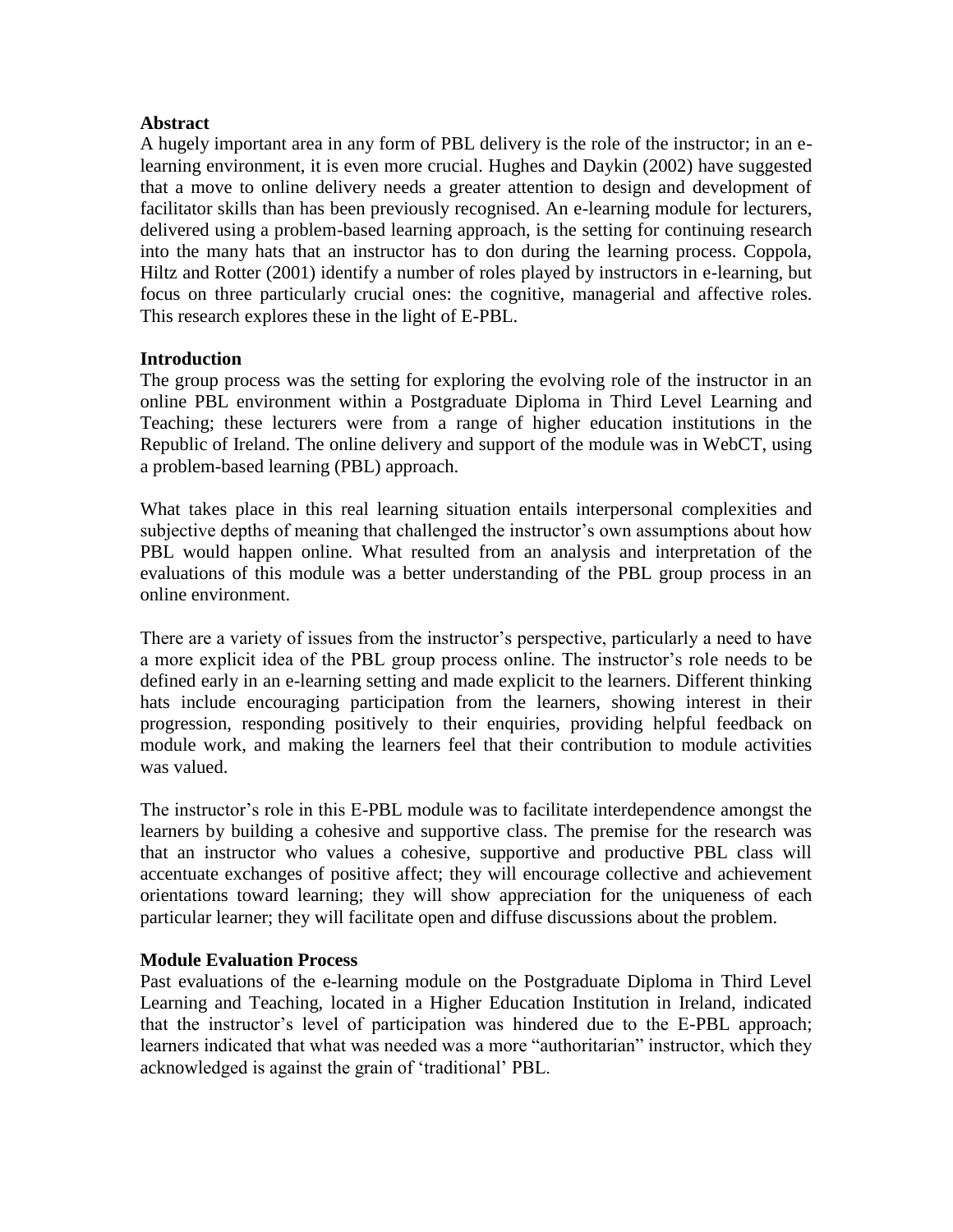The research surrounding this module was based on the hypothesis that interaction between participants in the PBL group was the key element to a successful online learning experience for all involved. The hypothesis was based on a sociological understanding of one of the five dimensions of interaction for describing groups (Parsons, 1951). Universalism-Particularism describes how consistently persons in similar roles are defined by one another in the interaction. This involves the role of the instructor, whether to treat all students alike, supporting an expectation for uniform performances and behaviours, or to emphasise individual differences, supporting an expectation for diversity.

There were two stages to the evaluation of the learning experience on this module. The evaluation form which was presented to the participants for completion in the final week of the module, was divided into three main components: the module structure, the role of the instructor and the module problems and content, consisting of a number of closed and open questions in each. From the evaluations, it was clear that the participants on this module had found that their perceptions about the role of the tutor had shifted, so a focus group was held to explore what is was that had an impact on their developing understanding of the role of the E-PBL tutor. This focus group was held with the participants one week after the module ended.

Focus groups are a form of evaluation in which groups of people are assembled to discuss potential changes or shared impressions (Rubin and Rubin, 1995). As a general rule, focus groups are an appropriate research vehicle when the goal of the investigation is to gain an understanding of the "why" behind an attitude or behaviour. The focus group discussion was structured on the area of the combined role of the online tutor and that of the PBL tutor in a face-to-face learning environment.

# **Interpretation**

One of the main past challenges presented by doing PBL online was when the group process broke down, as it did early on in the module, how the difficulties within the group can be resolved effectively and quickly by both group members and the instructor. A sense of community was not formed amongst the group, despite having group dynamic bonding activities as part of the face-to-face induction. There was a breakdown in trust amongst the participants which was very difficult to restore online. The self and peer assessment with skilled, instructor feedback needed to be not only at the end of the module but perhaps after each problem, as an informal verbal evaluation of the situation could not deal with all of the issues causing problems within the online group. Even with stricter adherence to the ground rules which the PBL group formed themselves, the instructor's role in helping to resolve difficulties in group cohesion is vital.

As part of the E-PBL process, the participants were aware that they would be learning from each other; however, this benefit was not maximised due to problems within the group where some members were not so inclined to share their experience or receptive to aiding and mentoring the weaker members. It was suggested that the factors that determine an individual participant's interaction online must be very explicit from the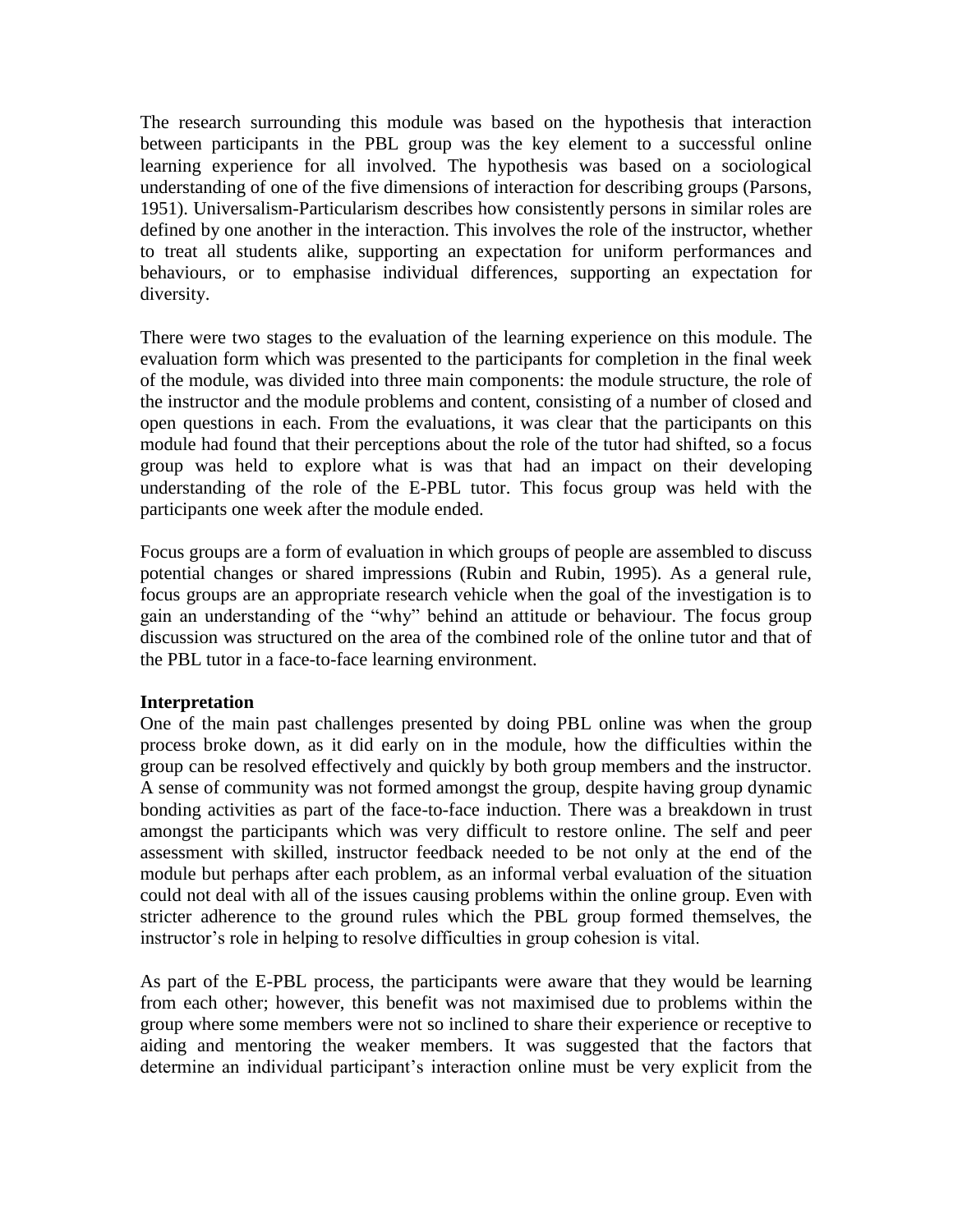outset: their prior knowledge of online collaboration, their motivation, and the extent of the instructor involvement with them.

It was felt that PBL requires complex social interaction, and an instructor attempting to facilitate this fully online is difficult. The participants would have required more experience in online collaborative working than was available in a ten week block. They wanted more organisation and instructor input than was present from 'traditional' PBL instructor facilitation. The dimensions of interaction was used to reveal if this was the case, and if not, what the instructor might in the future do to achieve it.

Adult learners, such as those on this module, are characterised by taking control of their learning process and objectives. As a result, when the groupwork of E-PBL collaborative learning was required on this module, the instructor experienced difficulty in taking into account individual learning objectives, preferences and capabilities; it only worked when the individual objectives overlapped with each other.

The unique nature of adult learners and their educational needs emphasises the need for a facilitative rather than a didactic approach in technology-supported courses. This has been the case over the past three years of the module. Mentoring and instruction need to be infused, if the PBL group process is going to work online. All these issues were taken into account for the module re-design for this academic year.

#### **Relationship between the Collaborating PBL Group and the Instructor**

Currently, a lack of research exists that describes the role of the online leader, particularly in academic programs that utilise mentors as well (Boyer, 2003). This research identified three levels of leaders involved in their program of collaboration, networking and mentoring relationships: student (participant) leaders, process leaders and instructor leaders that struggled to define identity roles within the virtual group. A clear need for purpose, identification and role clarity to scaffold the virtual experience and fortify the mentoring process surfaced from their experience.

Mentoring is most often associated with direct personal contact between individuals. The use of the communication features of WebCT on this module will now be used to pave the way for personal interactions between the instructor and the participants and amongst themselves in their PBL group. From the instructor's perspective on this current module, keeping an online reflective journal assisted the mentorship role with learning to weave ideas online with the participants, and empowering them to do likewise.

The e-problem-based learning approach in the module is used to explore online teaching and the development of online learning materials. The key is giving the participants the opportunity to experience online learning as a participant, firstly as an individual, then in pairs, with one in a mentor role, and finally moving them towards a series of online group and reflective activities. Therefore, the engagement begins with content-centred academic interaction between individual participants and online resources, and moves towards collaborative interaction among the participants, complemented by social interaction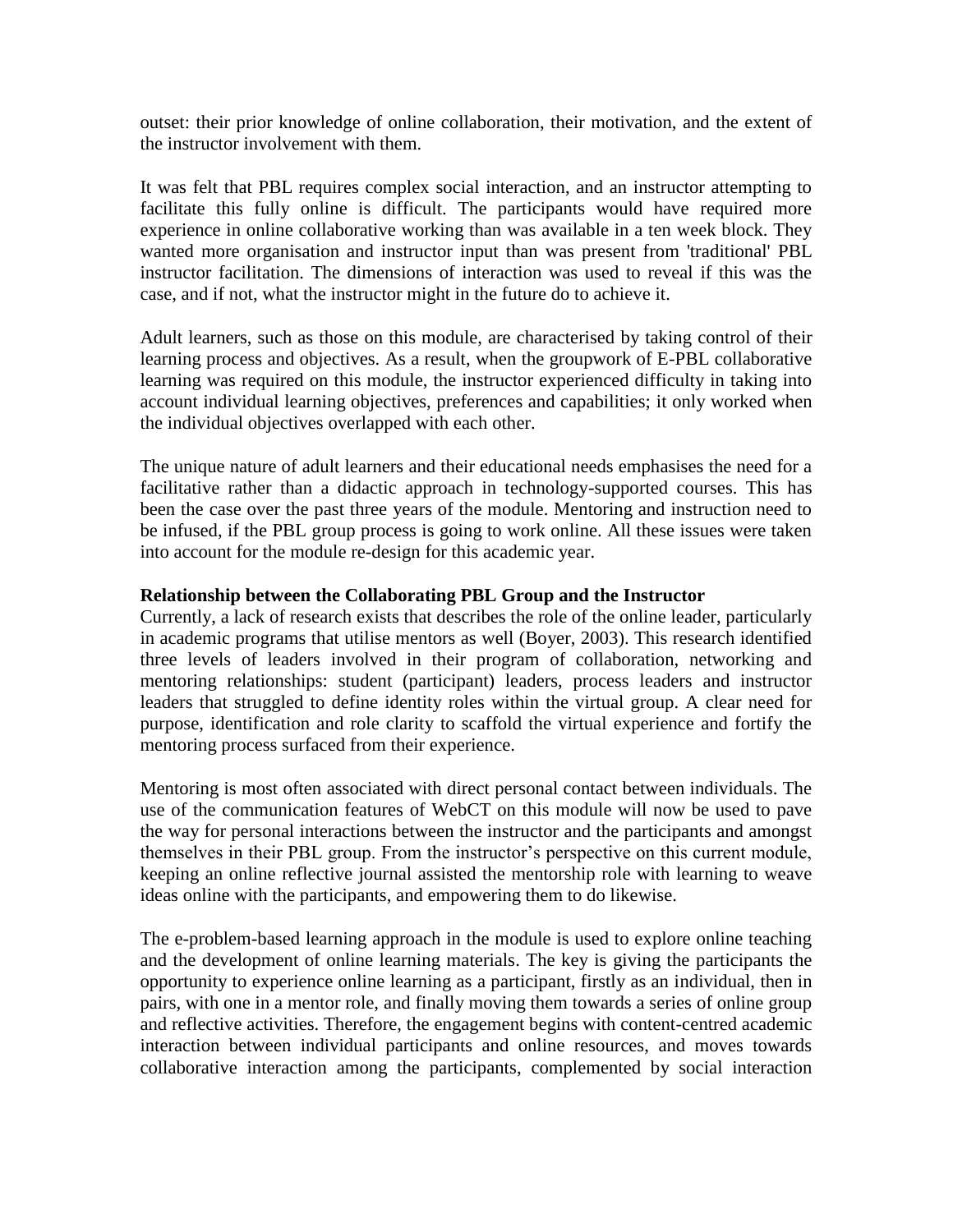between the participants and the instructor, the latter taking the form of interpersonal encouragement and assistance (Jung *et al*, 2002).

The collaborative problem-based learning in this module involves heuristic tasks, conceptual understanding and cognitive strategies. The Online/PBL problem for this module involved the steps of analysing the need for online learning in the context of any of the PBL group's subject disciplines, finding and investigating useful information for producing a design of an online learning module in this subject discipline, finding and understanding appropriate theories, and synthesising a plan of action for the development of such a module.

The instructor facilitated a small group of six participants and encouraged an inquisitive and detailed look at all the learning issues, concepts, facts and principles inherent in the problem. By adopting a role, such as 'Chair', 'Time-Keeper', each participant has the opportunity to be actively involved in the group process. The time spent outside of the PBL group facilitates the development of skills such as literature retrieval, critical appraisal of information, seeking the opinions of peers and experts, all of which the instructor examines as they form part of the summative assessment criteria for the module.

From a constructivist viewpoint, studies on web-based learning environments have shown that there a critical component to interaction online is an interpersonal/social component; this occurs when learners receive feedback from the instructor or peers and colleagues in the form of personal encouragement and motivational assistance. Social interaction can contribute to learner satisfaction and frequency of interaction in an online learning environment. Without the opportunity actively to interact and exchange ideas with each other and the instructor, learners' social as well as cognitive involvement in the learning environment is diminished (Grabinger and Dunlap, 2000).

#### **Recommendations for the E-PBL Tutor**

This study sought to address the role of the tutor in an online, problem-based learning module. This is a particular challenge for the tutor, who is positioned in a context of educational discourse that has many threads, some of which are authoritarian and oppressive. At what point does taking the position of constructivist guide on the side become abdication of a responsibility to intervene more assertively?

The preparation of online tutors is an area which is still emerging and which is likely to be of increasing importance over the coming years, it is useful to the teaching and learning community as a whole to be able to share and learn from each other's experiences of online working. This research would recommend that preparation for one's role as an online tutor is paramount to being in a position to deliver a course online.

The literature is quite prolific about the various functions that an online moderator can perform (Salmon, 2000). This research has identified a number of common areas, which have been categorized under cognitive, managerial and affective roles.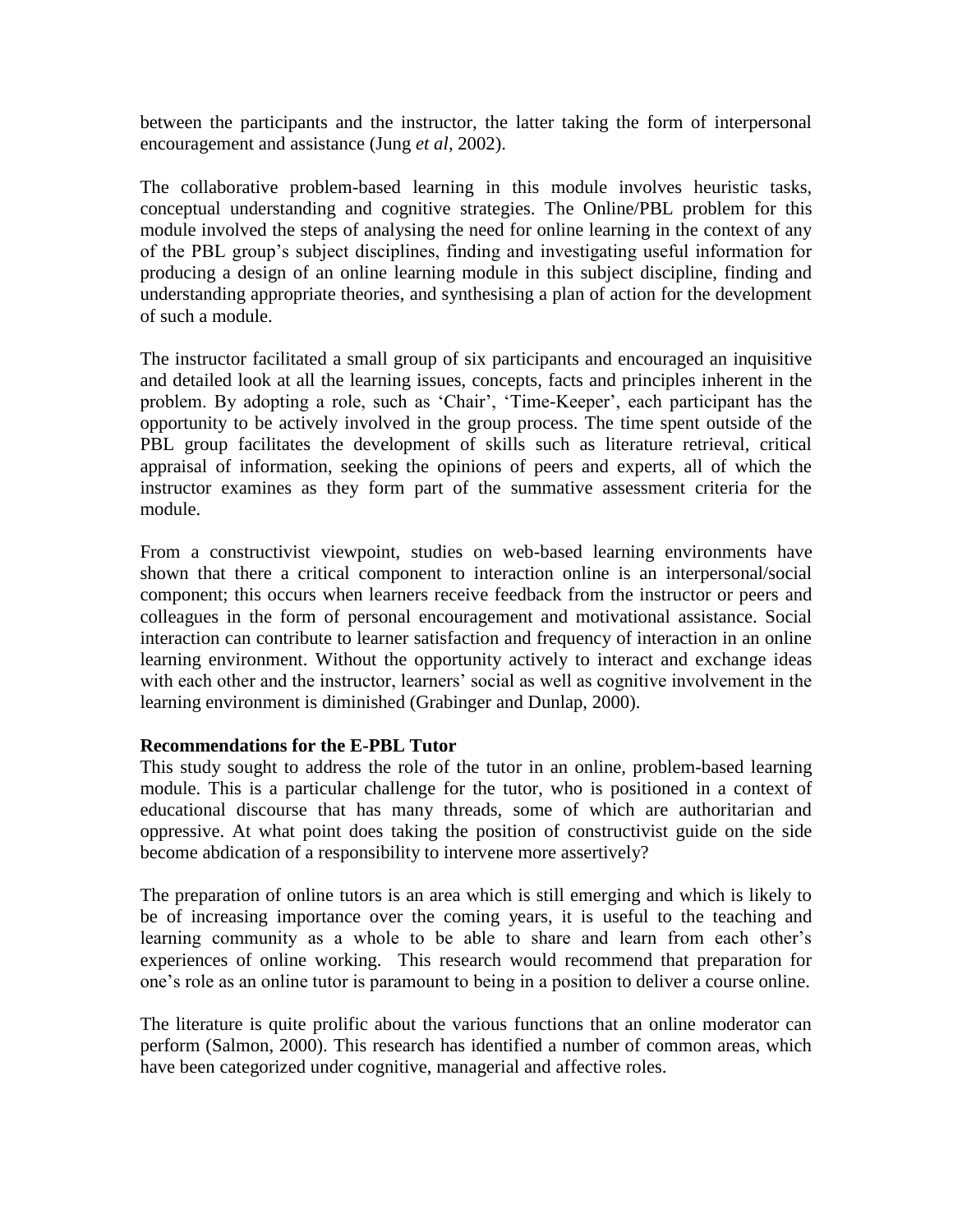## **Affective**

Welcoming learners to the learning environment and continuing to encourage, support and motivate them is an important beginning for the role. As the nature of online discussion differs in several key ways from face-to-face, certain factors can detract from an online course if the tutor does not tackle them from both a design and a moderating perspective: the lack of body language and instant feedback that can sometimes leave one feeling in a communicative void – tired and rather mute. Converse to this, sometimes learners can find the asynchronous nature of discussions a problem, with having to wait for a reply from another learner.

It helps if the tutor has a broad base of life experiences in addition to academic credentials. Feeling comfortable communicating in writing is important, as well as accepting the value of online learning as equal to the traditional model.

Overall, the E-PBL tutor should demonstrate the characteristics of openness, concern, flexibility and sincerity.

## **Cognitive**

Clear and appropriately-applied e-moderating is key for a number of reasons. Being alert to the possibilities within each online group of learners; generally, the literature would suggest that tutors find it difficult to engage students in online discussions. The most valuable aspect about a course can be the activities: one can learn so much more by doing something. Participation is an area that practitioners need to know more about. Common complaints of experienced online tutors are that participation levels are poor and/or the level of discussion is superficial. The tutor very quickly needs to discover what motivates each group of learners to participate or what is making it more difficult for them to participate.

The tutor needs to be in tune with level of engagement and discussion that the activities are generating. The topics for discussions need to be relevant to learners' different stages of online socialisation and professional development. It helps if there is a gap in the learner's professional knowledge and experience that they very much want to fill. The level of engagement can be influenced by the diversity of the group and the timetables of the different participants. At times, as a newcomer to online tutor talk, with minimum time to spend on the reading, one can feel slightly daunted by the far more sophisticated and informed postings of some of peers.

Usually as a tutor in face-to-face learning environments, I only see the products of group work e.g. a presentation, a report. In online discussions I can see how students have arrived at the product, how they have decided what is important, how they have organised themselves, who is struggling with the work. The process is much more apparent.

A proactive approach is essential in specific instances. The tutor needs to give guidance by monitoring and steering discussions – at times, keeping them on track and to the point, if the student 'Chair' of the group is not doing so. Part of this also entails contacting those with problems – is it access problems or to suggest to the learner something specific for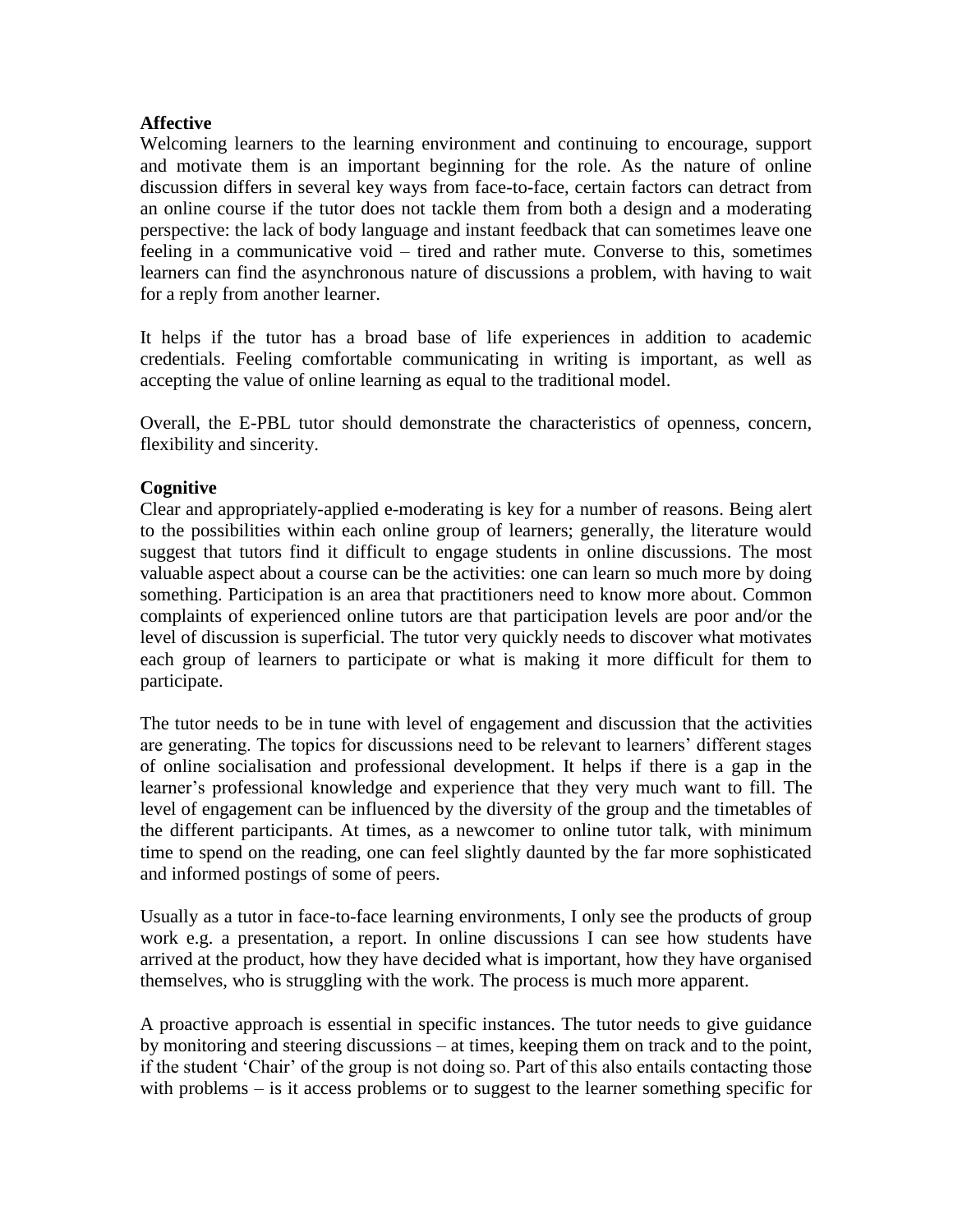them to do online. Seeding discussions can be important; starting off new discussions if it appears a current one is flagging. Asking questions, being provocative – questions can be a useful means to encourage response – provocative questions may elicit reaction but needs to be used with care. Assigning tasks – suggesting roles and duties gives learners direct and precise responsibilities and can be an effective means to encourage involvement and group cohesion. Linking ideas – in large discussion spaces, tutors can create synthesis between ideas presented in different messages to create coherence. Summarising a discussion can be a useful task, to clean up online space before launching a new discussion, and archiving previous discussions.

Over time, these tutor roles should be adopted or passed over to the learners, giving them increased control over their PBL learning environment.

#### **Managerial**

Being aware of the tutor's responsibilities at various junctures is important. From this study, there is no doubt that there are areas where f2f engagement is vital but the learners could appreciate how some tasks are better online. Some examples of this are student's online reflections on the module, and using the web as more than a static repository of information e.g., making course notes, powerpoint demonstrations available.

#### **Conclusion**

Networked computers can provide vehicles for learning materials and interaction but participants still need the 'champions' who make the learning come alive – the emoderators (Salmon, 2000). The cognitive, managerial and affective roles of the instructor all play a vital role in E-PBL.

The instructor aims at creating a learning environment that utilise life, work, and educational experiences as key elements in the learning process in order to make it meaningful. It is seen by the instructor that the curriculum should be presented in a manner that will allow the participant to easily translate theories into applications and that they should be given the proper tools to transcribe theory into practice. It is also the instructor's responsibility to help the group probe deeper. By raising questions that need to be explored to point out conflicting evidence, to ask questions that would extend the inquiry into key directions.

Every individual needs to be given the opportunity to improve until the learning experiences come to an end and reasonable accommodations for the participants' needs and desires are made. The instructor solicits feedback from the individual participants and listens throughout the entire learning process and is concerned about the participants' success.

Some further issues to be considered by the instructor include providing an effective induction, encouraging participation online, knowing when and how to make the resources available, how to make the PBL online group process visible both to the instructor and to the external examiner, and juggling the e-tutoring role with that of a face to face PBL facilitator. For this latter point PBL typically requires intensive contact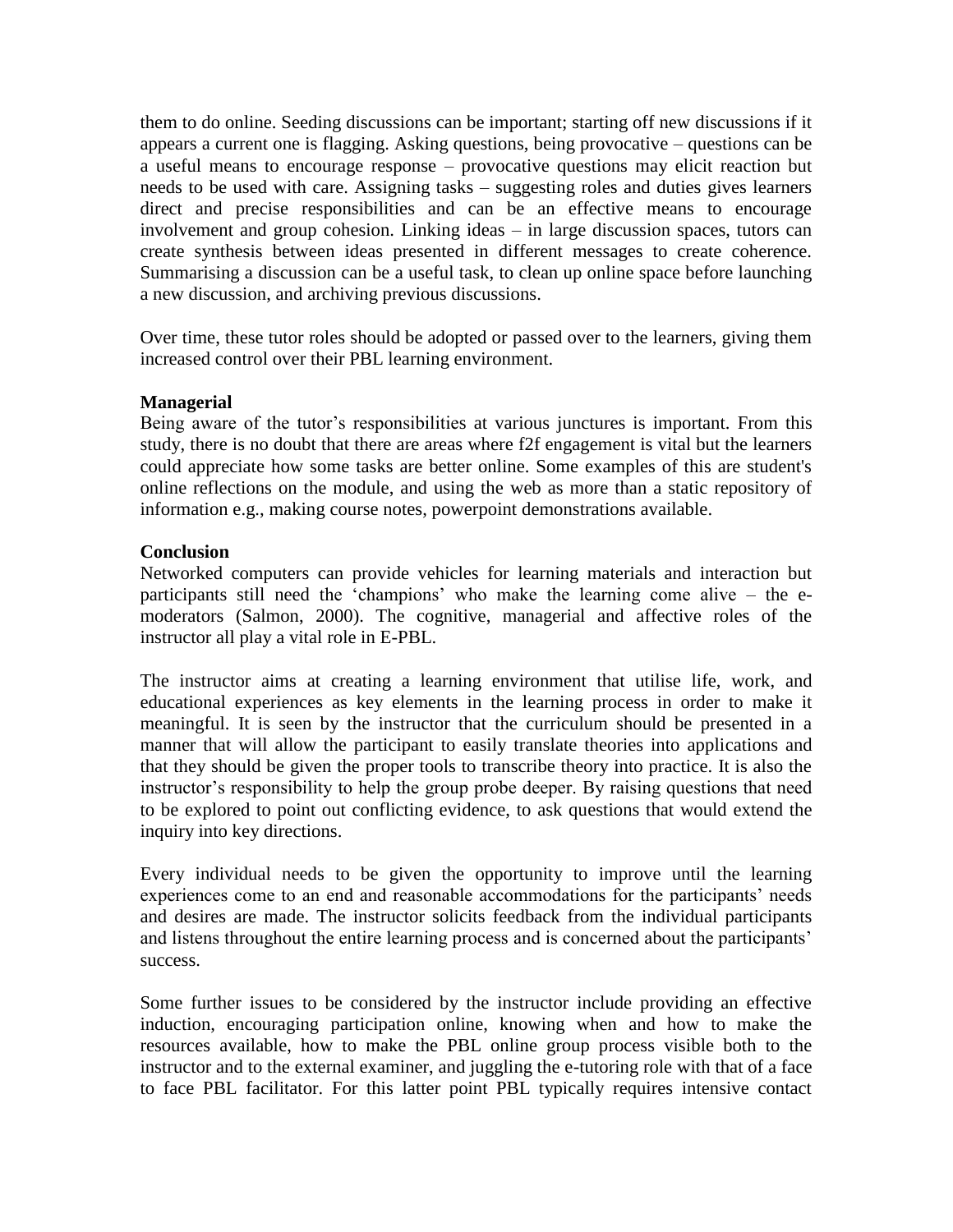between instructor and students, and this proves to be more difficult to implement online, particularly when problems of group dynamics arise. A major challenge for the instructor is to help ensure that each individual participant learns while also gaining the experience of working collaboratively.

With regards to the PBL group, the instructor keeps participants aware of where they stand with respect to the module assessment process on a regular basis. The instructor gives the participant timely and quality feedback on their contributions to discussion, as part of the group process, along with their contribution towards the end product.

The self-directed learning focus of E-PBL turns out learners who are motivated, know what they want to learn, set their objectives, find resources and evaluate their learning progress to meet their goals. This can only be achieved by an instructor who knows when to change hats from being peremptory to moderate in their facilitation. Many technologies can meet varied individual needs and each technology has its own particular instructional strengths. The role of technology in this instance is the same as the instructor's: to be a facilitator in online learning (Huang, 2002).